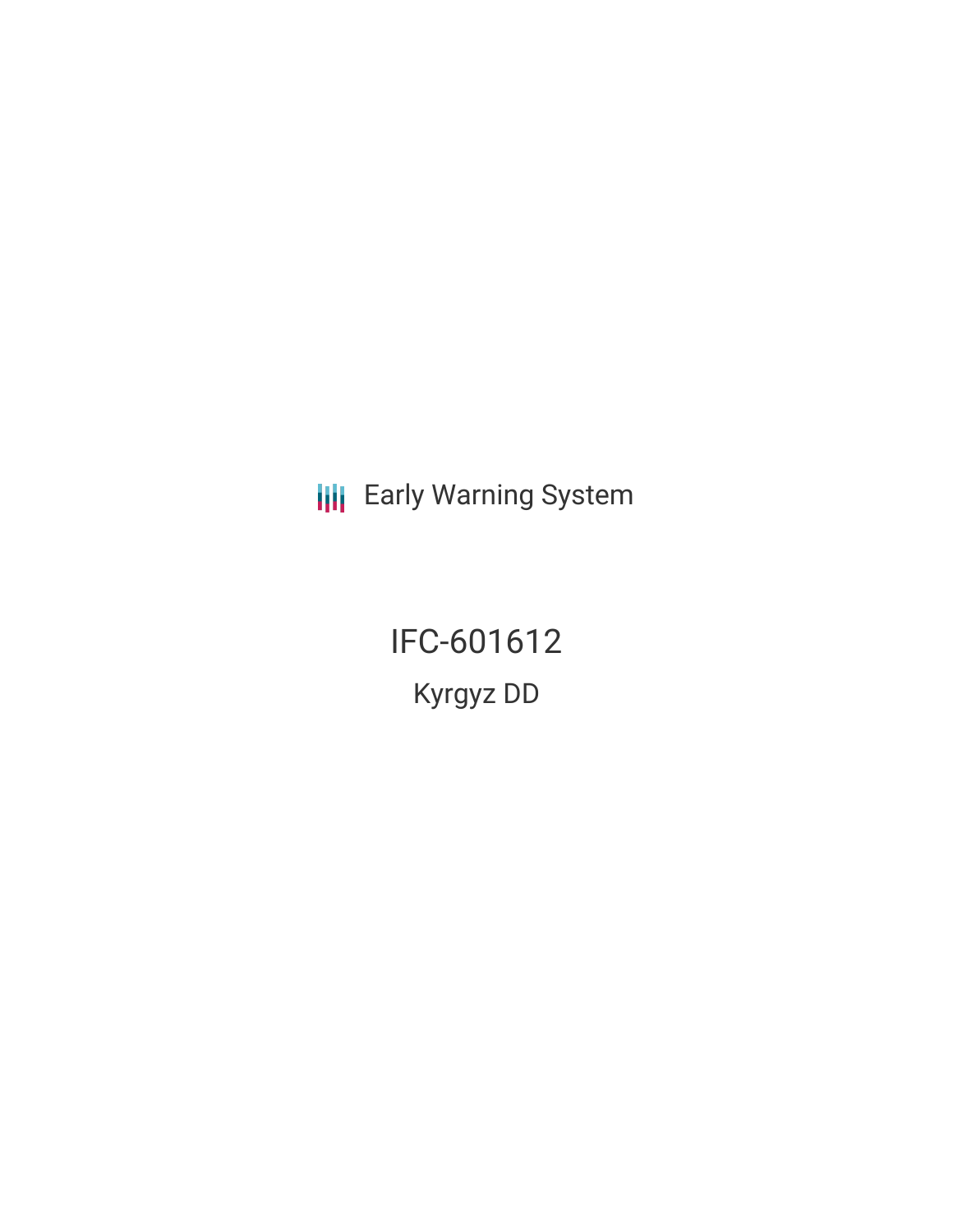# **Quick Facts**

| <b>Countries</b>               | Kyrgyzstan                                                       |
|--------------------------------|------------------------------------------------------------------|
| <b>Specific Location</b>       | Issyk-Kul                                                        |
| <b>Financial Institutions</b>  | International Finance Corporation (IFC)                          |
| <b>Status</b>                  | Active                                                           |
| <b>Bank Risk Rating</b>        | U.                                                               |
| <b>Voting Date</b>             | 2017-01-18                                                       |
| <b>Sectors</b>                 | Agriculture and Forestry, Industry and Trade, Law and Government |
| <b>Investment Type(s)</b>      | <b>Advisory Services</b>                                         |
| <b>Investment Amount (USD)</b> | $$1.42$ million                                                  |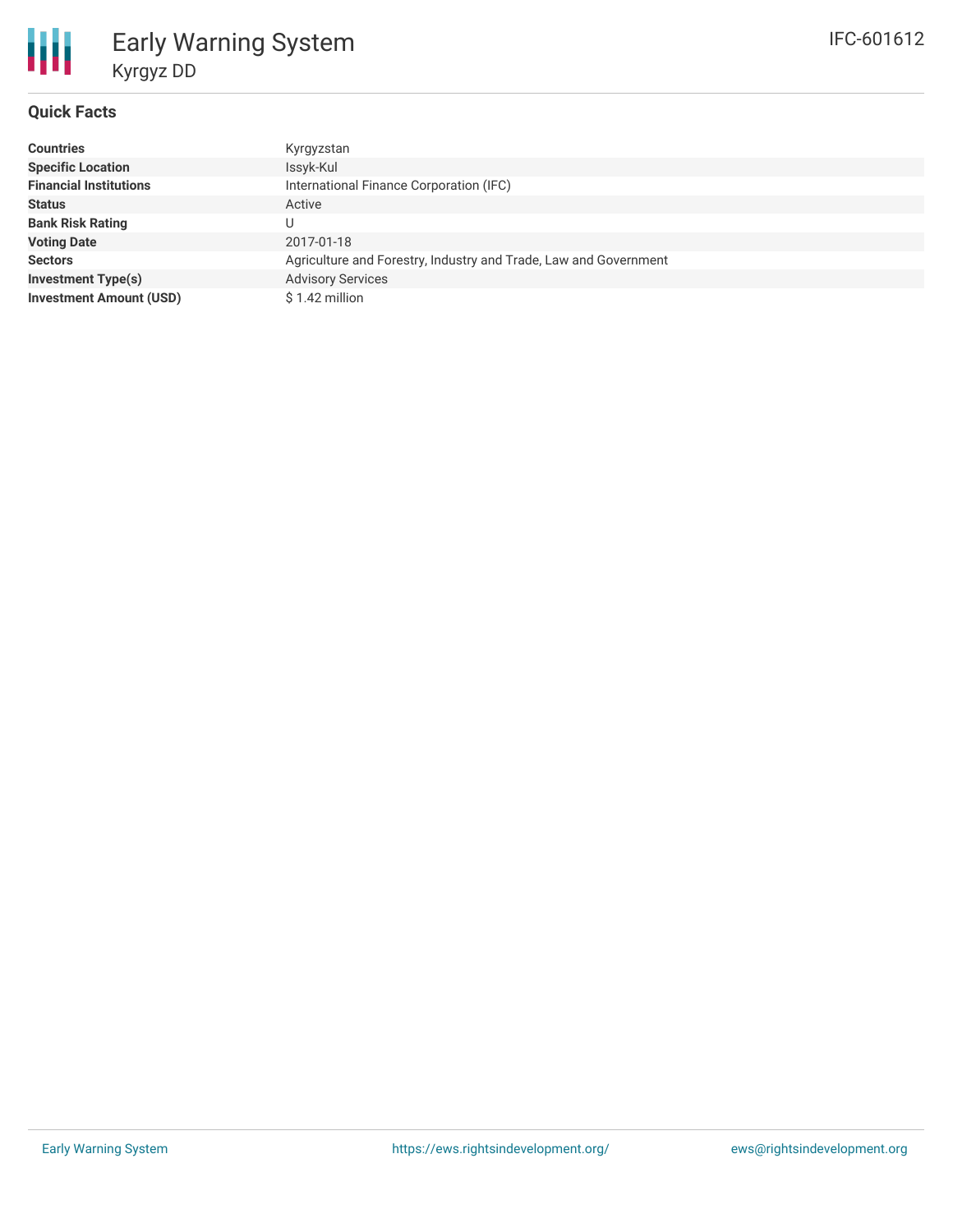

# **Project Description**

This project finances improvements to the competitiveness of the Kyrgyz dairy sector, complementing two other World Bank projects in the Issyk-Kul region. This project aims to improve access to finance for farmers, small and medium-sized enterprises, and aggregators, and improve access to markets for the dairy value chain. Components include improving the regulatory environment, institutional reform in animal health, improvements to investment policy and promotion of the dairy sector, and the creation and implementation of public-private dialogue in the diary sector.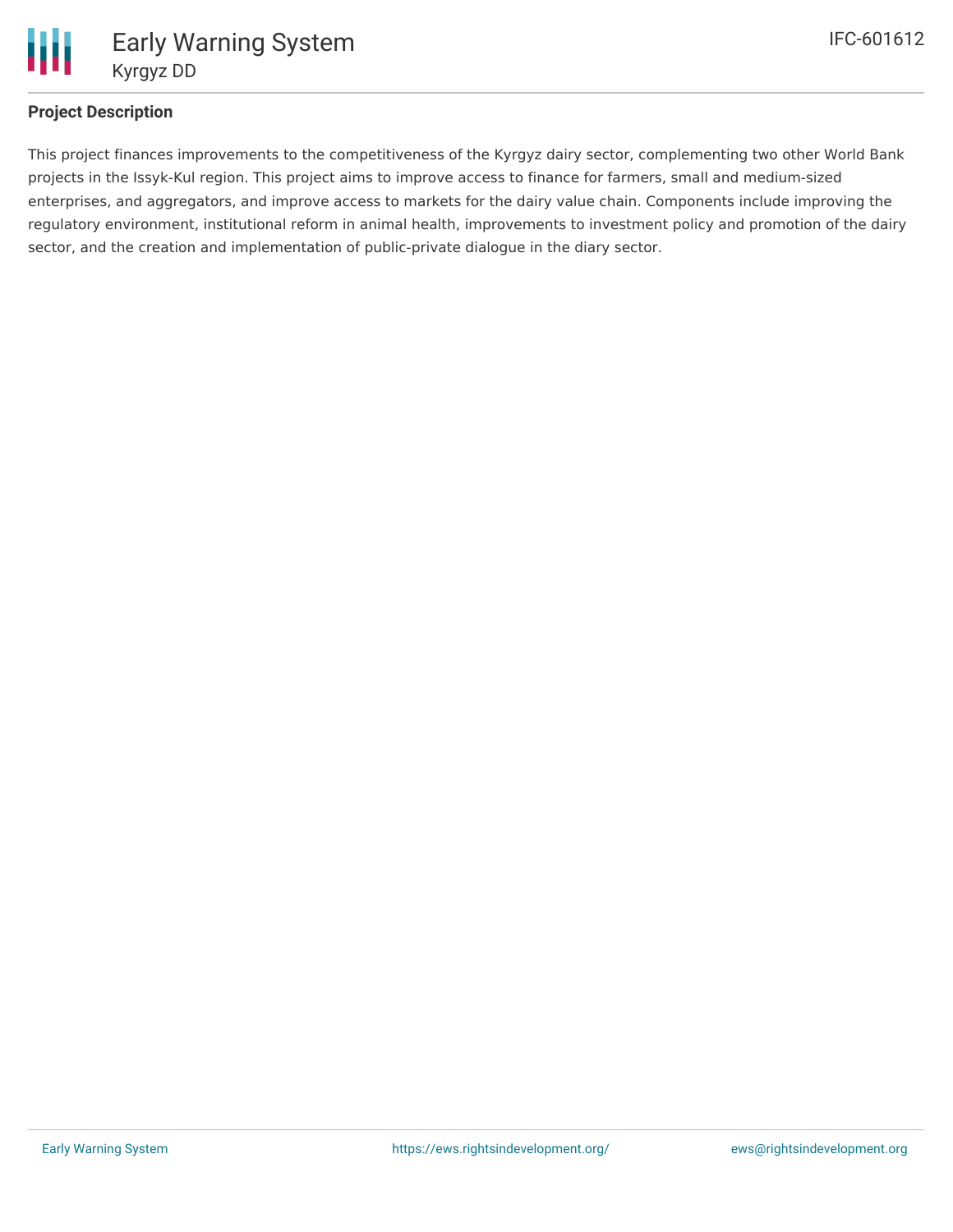

### **Investment Description**

• International Finance Corporation (IFC)